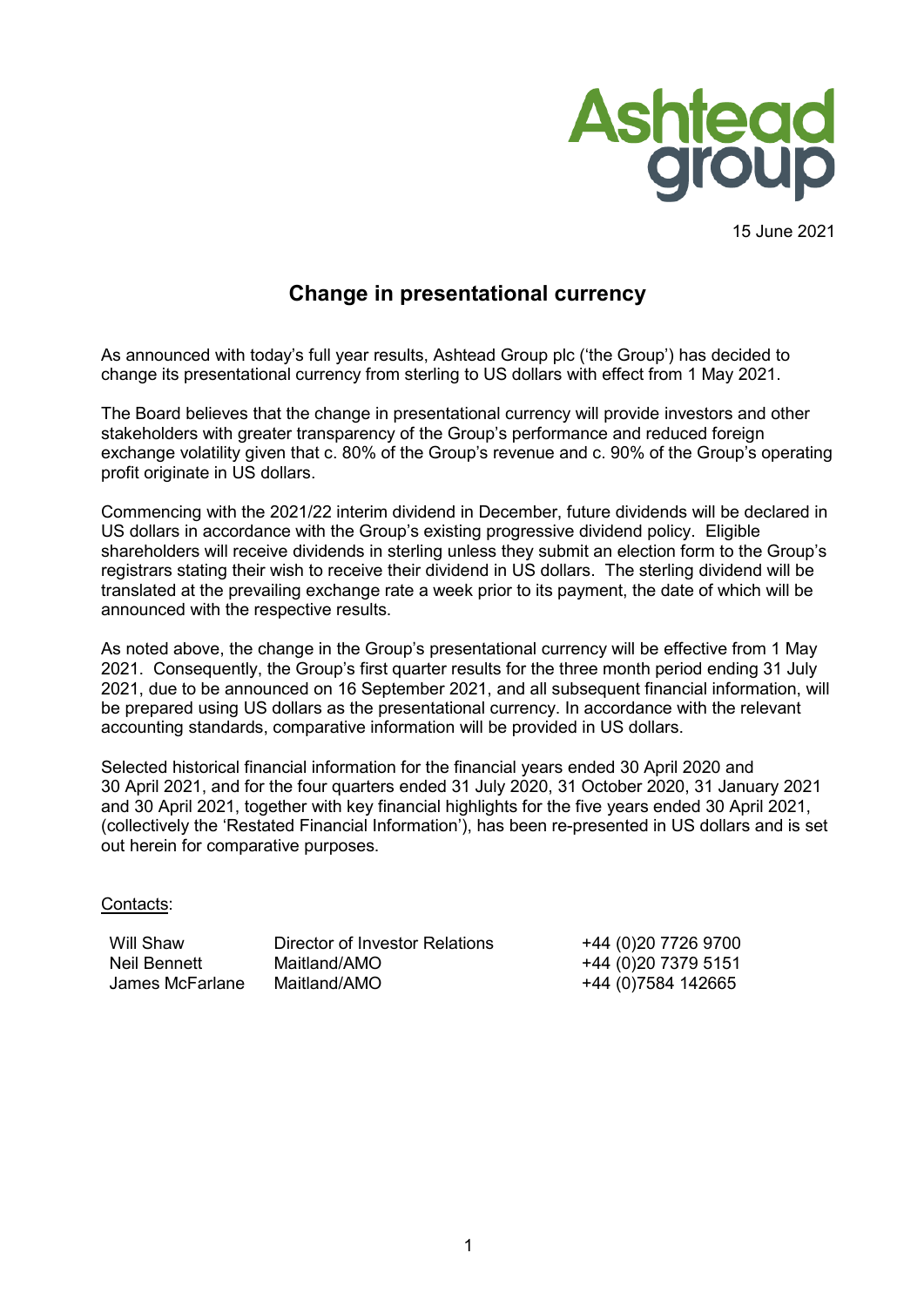## **RESTATED FINANCIAL INFORMATION**

## **CONSOLIDATED INCOME STATEMENT FOR THE YEAR ENDED 30 APRIL 2021**

|                               |                | 2021         |              |                | 2020         |              |
|-------------------------------|----------------|--------------|--------------|----------------|--------------|--------------|
|                               |                |              |              | <b>Before</b>  |              |              |
|                               |                |              |              | exceptional    | Exceptional  |              |
|                               | <b>Before</b>  |              |              | items and      | items and    |              |
|                               | amortisation   | Amortisation | <b>Total</b> | amortisation   | amortisation | <b>Total</b> |
|                               | \$m            | \$m          | $\mathsf{m}$ | $\mathsf{S}$ m | \$m          | \$m\$        |
| <b>Revenue</b>                |                |              |              |                |              |              |
| Rental revenue                | 5,901.6        |              | 5,901.6      | 5,832.7        |              | 5,832.7      |
| Sale of new equipment,        |                |              |              |                |              |              |
| merchandise and consumables   | 347.7          |              | 347.7        | 233.0          |              | 233.0        |
| Sale of used rental equipment | 389.3          |              | 389.3        | 333.2          |              | 333.2        |
|                               | 6,638.6        |              | 6,638.6      | 6,398.9        |              | 6,398.9      |
| <b>Operating costs</b>        |                |              |              |                |              |              |
| Staff costs                   | (1,501.5)      |              | (1,501.5)    | (1,484.4)      |              | (1,484.4)    |
| Used rental equipment sold    | (364.4)        |              | (364.4)      | (291.2)        |              | (291.2)      |
| Other operating costs         | (1,735.9)      |              | (1,735.9)    | (1,615.1)      |              | (1,615.1)    |
|                               | (3,601.8)      |              | (3,601.8)    | (3,390.7)      |              | (3,390.7)    |
| <b>EBITDA</b>                 | 3,036.8        |              | 3,036.8      | 3,008.2        |              | 3,008.2      |
| Depreciation                  | (1,457.6)      |              | (1,457.6)    | (1,380.8)      |              | (1,380.8)    |
| Amortisation of intangibles   |                | (81.2)       | (81.2)       |                | (78.1)       | (78.1)       |
| <b>Operating profit</b>       | 1,579.2        | (81.2)       | 1,498.0      | 1,627.4        | (78.1)       | 1,549.3      |
| Interest expense              | (262.9)        |              | (262.9)      | (284.2)        | (21.1)       | (305.3)      |
| Profit on ordinary activities |                |              |              |                |              |              |
| before taxation               | 1,316.3        | (81.2)       | 1,235.1      | 1,343.2        | (99.2)       | 1,244.0      |
| Taxation                      | <u>(335.0)</u> | 20.0         | (315.0)      | (332.1)        | 24.4         | (307.7)      |
| Profit attributable to equity |                |              |              |                |              |              |
| holders of the Company        | 981.3          | (61.2)       | 920.1        | 1,011.1        | (74.8)       | 936.3        |
| Basic earnings per share      | 219.10         | (13.7)       | 205.4¢       | 221.5¢         | (16.3¢)      | 205.26       |
| Diluted earnings per share    | 218.4¢         | (13.6)       | 204.8¢       | 220.7¢         | (16.3¢)      | 204.4c       |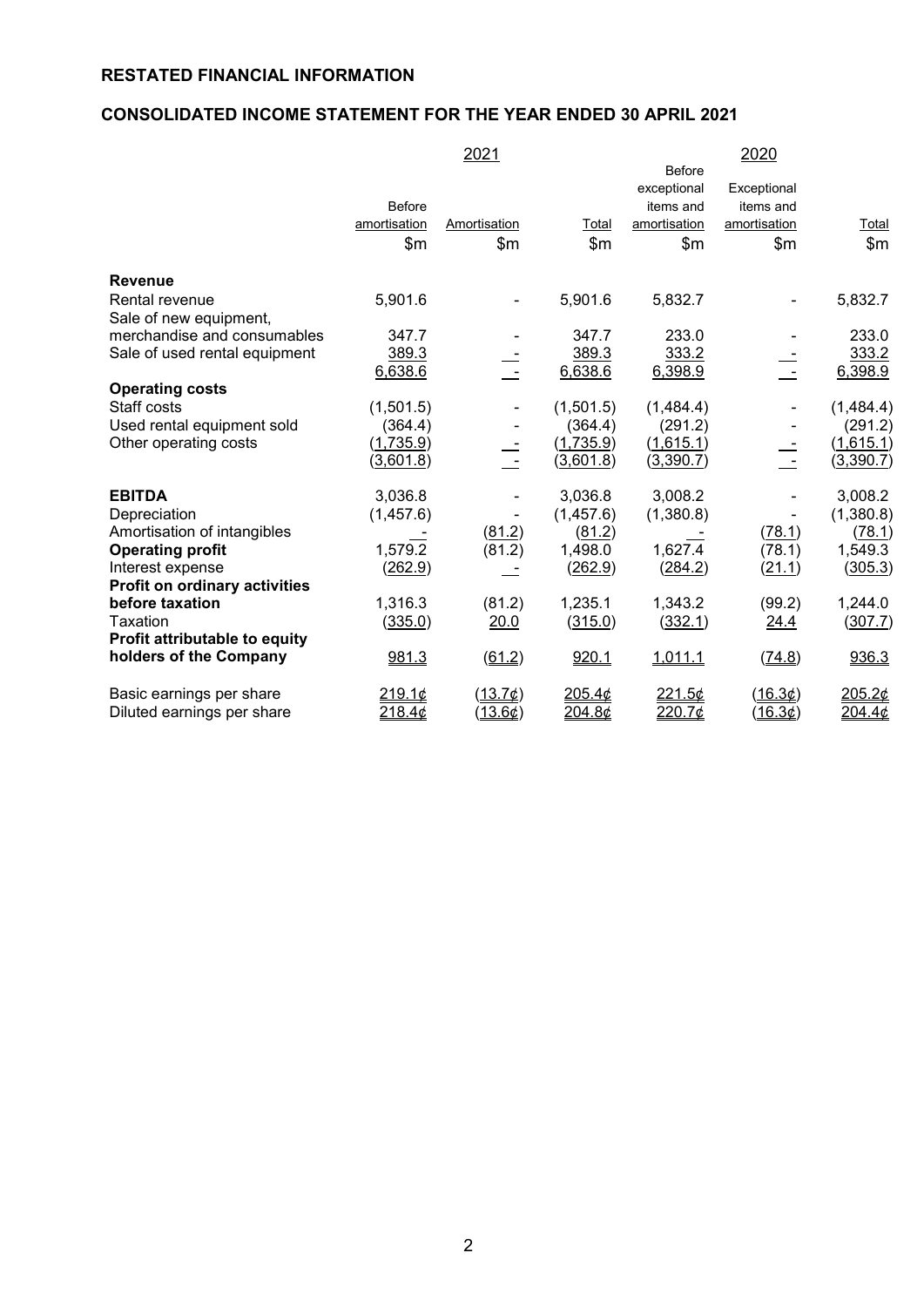## **RESTATED FINANCIAL INFORMATION**

# **CONSOLIDATED BALANCE SHEET AT 30 APRIL 2021**

|                                                      | 2021<br>\$m    | 2020<br>\$m  |
|------------------------------------------------------|----------------|--------------|
| <b>Current assets</b>                                |                |              |
| Inventories                                          | 102.2          | 105.0        |
| Trade and other receivables                          | 1,083.7        | 1,036.1      |
| <b>Current tax asset</b>                             | 18.4           | 41.3         |
| Cash and cash equivalents                            | 26.6           | 304.4        |
|                                                      | 1,230.9        | 1,486.8      |
| <b>Non-current assets</b>                            |                |              |
| Property, plant and equipment                        |                |              |
| - rental equipment                                   | 6,908.9        | 7,429.2      |
| - other assets                                       | 867.2          | 893.9        |
|                                                      | 7,776.1        | 8,323.1      |
| Right-of-use assets                                  | 1,545.9        | 1,372.7      |
| Goodwill                                             | 1,796.1        | 1,690.6      |
| Other intangible assets                              | 387.3          | 411.3        |
| Other non-current assets                             | 95.5           |              |
| Net defined benefit pension plan asset               | 6.2            |              |
|                                                      | 11,607.1       | 11,797.7     |
| <b>Total assets</b>                                  | 12,838.0       | 13,284.5     |
|                                                      |                |              |
| <b>Current liabilities</b>                           |                |              |
| Trade and other payables<br>Current tax liability    | 819.5<br>5.7   | 724.9<br>2.8 |
| Lease liabilities                                    | 168.7          | 133.6        |
| Provisions                                           | 54.0           | 67.7         |
|                                                      | <u>1,047.9</u> | 929.0        |
| <b>Non-current liabilities</b>                       |                |              |
| Lease liabilities                                    | 1,464.6        | 1,269.2      |
| Long-term borrowings                                 | 4,194.0        | 5,666.0      |
| Provisions                                           | 61.0           | 49.0         |
| Deferred tax liabilities                             | 1,514.2        | 1,607.3      |
| Other non-current liabilities                        | 30.8           |              |
| Net defined benefit pension plan liability           |                | 15.3         |
|                                                      | 7,264.6        | 8,606.8      |
| <b>Total liabilities</b>                             | 8,312.5        | 9,535.8      |
| <b>Equity</b>                                        |                |              |
| Share capital                                        | 81.8           | 82.3         |
| Share premium account                                | 6.5            | 6.5          |
| Capital redemption reserve                           | 20.0           | 19.5         |
| Own shares held by the Company                       | (66.2)         | (149.7)      |
| Own shares held by the ESOT                          | (36.8)         | (36.0)       |
| Cumulative foreign exchange translation differences  | (134.0)        | (210.8)      |
| <b>Retained reserves</b>                             | 4,654.2        | 4,036.9      |
| Equity attributable to equity holders of the Company | 4,525.5        | 3,748.7      |
| <b>Total liabilities and equity</b>                  | 12,838.0       | 13,284.5     |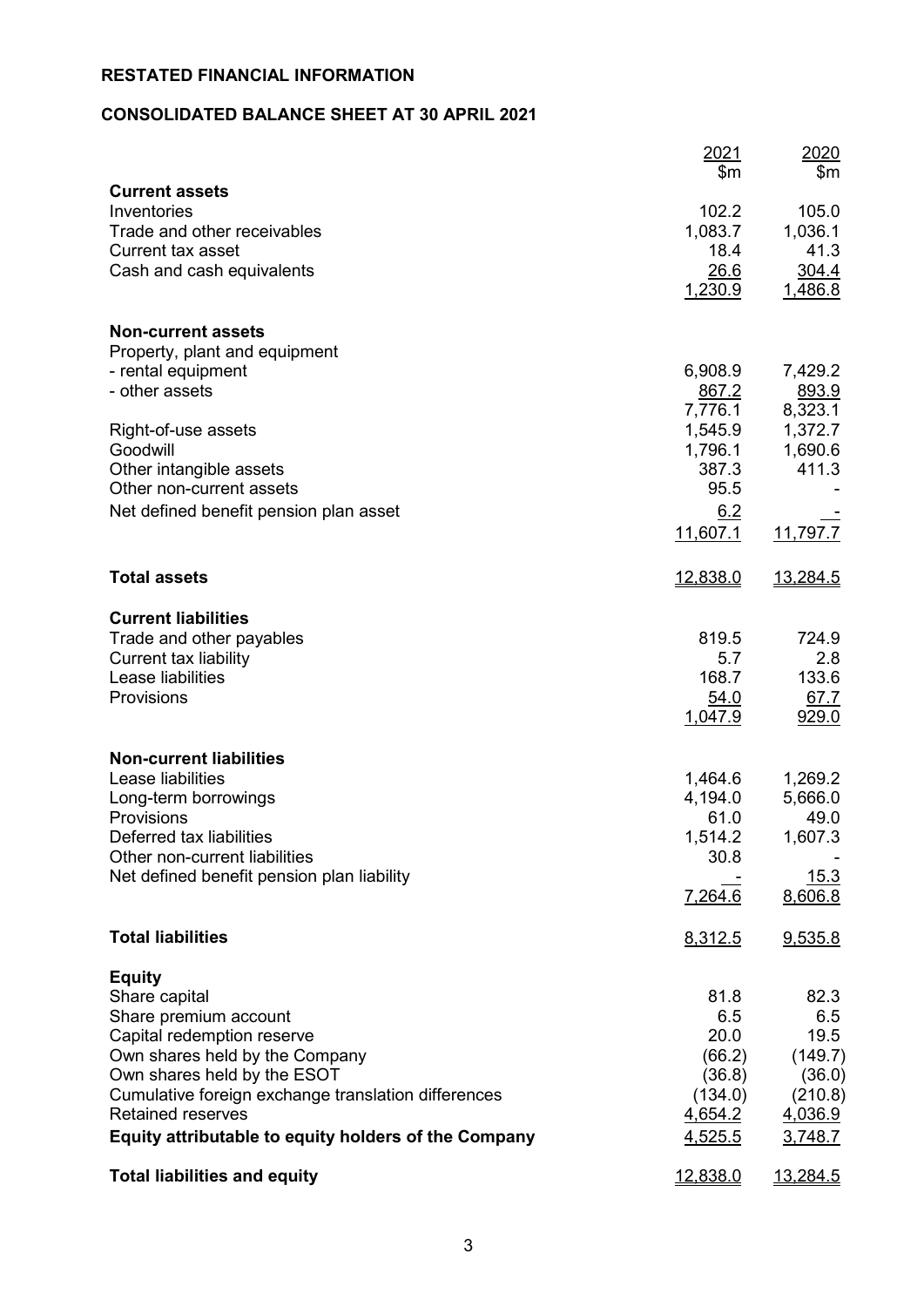## **RESTATED FINANCIAL INFORMATION**

## **CONSOLIDATED CASH FLOW STATEMENT FOR THE YEAR ENDED 30 APRIL 2021**

|                                                       | 2021<br>\$m | 2020<br>\$m |
|-------------------------------------------------------|-------------|-------------|
| Cash flows from operating activities                  |             |             |
| Cash generated from operations before exceptional     |             |             |
| items and changes in rental equipment                 | 3,017.0     | 3,076.2     |
| Payments for rental property, plant and equipment     | (817.0)     | (1,729.8)   |
| Proceeds from disposal of rental property, plant and  |             |             |
| equipment                                             | 384.7       | 312.2       |
| Cash generated from operations                        | 2,584.7     | 1,658.6     |
| Financing costs paid (net)                            | (254.9)     | (249.4)     |
| Exceptional financing costs paid                      |             | (16.1)      |
| Tax paid (net)                                        | (387.6)     | (143.2)     |
| Net cash generated from operating activities          | 1,942.2     | 1,249.9     |
| Cash flows from investing activities                  |             |             |
| Acquisition of businesses                             | (195.1)     | (577.0)     |
| Payments for non-rental property, plant and equipment | (138.3)     | (263.6)     |
| Proceeds from disposal of non-rental                  |             |             |
| property, plant and equipment                         | 18.3        | 15.2        |
| Net cash used in investing activities                 | (315.1)     | (825.4)     |
| <b>Cash flows from financing activities</b>           |             |             |
| Drawdown of loans                                     | 643.4       | 2,939.9     |
| Redemption of loans                                   | (2,228.4)   | (2, 168.3)  |
| Repayment of principal under lease liabilities        | (73.9)      | (81.4)      |
| Dividends paid                                        | (235.5)     | (234.3)     |
| Purchase of own shares by the ESOT                    | (15.5)      | (22.1)      |
| Purchase of own shares by the Company                 |             | (569.7)     |
| Net cash used in financing activities                 | (1,909.9)   | (135.9)     |
| (Decrease)/increase in cash and cash equivalents      | (282.8)     | 288.6       |
| Opening cash and cash equivalents                     | 304.4       | 16.7        |
| Effect of exchange rate difference                    | 5.0         | (0.9)       |
| <b>Closing cash and cash equivalents</b>              | 26.6        | 304.4       |
| Reconciliation of net cash flows to net debt          |             |             |
| Decrease/(increase) in cash and cash equivalents      |             |             |
| in the period                                         | 282.8       | (288.6)     |
| (Decrease)/increase in debt through cash flow         | (1,658.9)   | 690.2       |
| Change in net debt from cash flows                    | (1,376.1)   | 401.6       |
| Exchange differences                                  | 129.3       | (37.5)      |
| Debt acquired                                         | 25.2        | 115.7       |
| Non-cash movements:                                   |             |             |
| - deferred costs of debt raising                      | 11.0        | 12.8        |
| - new lease liabilities                               | 246.9       | 239.1       |
| (Decrease)/increase in net debt in the period         | (963.7)     | 731.7       |
| Net debt at 1 May (as previously stated)              | 6,764.4     | 4,881.9     |
| Effect of adoption of IFRS 16                         |             | 1,150.8     |
| Net debt at 1 May (restated)                          | 6,764.4     | 6,032.7     |
| Net debt at 30 April                                  | 5,800.7     | 6,764.4     |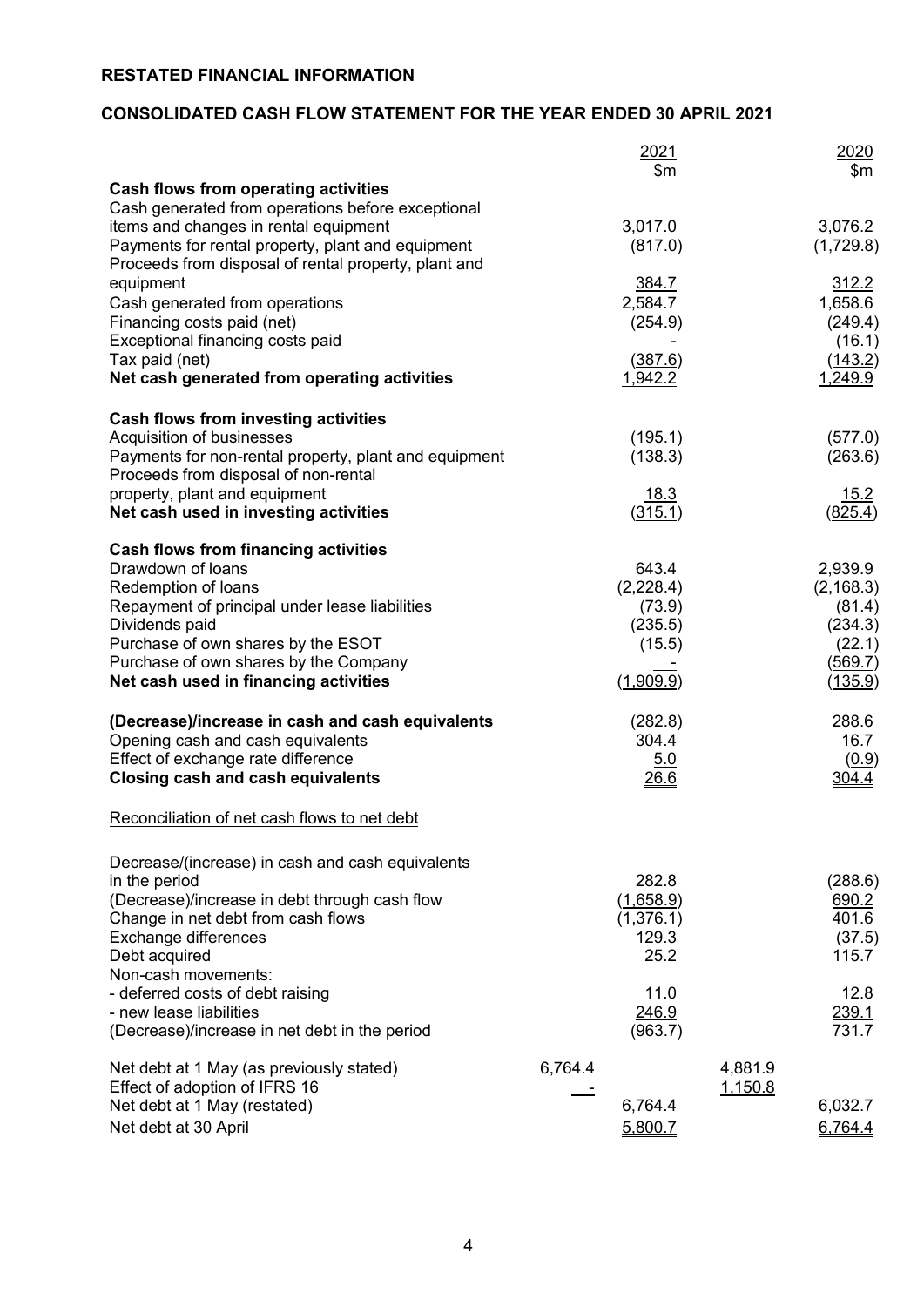#### 1. Basis of preparation

The Restated Financial Information should be read in conjunction with the preliminary results announcement for the year ended 30 April 2021; the Annual Report and Accounts for the year ended 30 April 2020; and the interim financial information for the three months ended 31 July 2020, 31 October 2020 and 31 January 2021, all of which have been prepared in accordance with International Financial Reporting Standards ('IFRS') as adopted pursuant to Regulation (EC) No 1606/2002 as it applies in the European Union, including IAS 34 where applicable.

The Restated Financial Information does not constitute statutory accounts as defined in Section 434 of the Companies Act 2006. The statutory accounts for the year ended 30 April 2021 were approved by the directors on 14 June 2021 and will be delivered to shareholders and filed with the Register of Companies and made available on the Group's website [\(www.ashtead](http://www.ashtead-group.com/)[group.com\)](http://www.ashtead-group.com/) in July 2021. The auditor's report on those accounts was unqualified, did not include a reference to any matter by way of emphasis of matter and did not contain a statement under Section 498(2) or (3) of the Companies Act 2006.

#### *Presentational currency*

The Group will present its consolidated financial statements for the year ending 30 April 2022 in US dollars. In accordance with IAS 8, Accounting Policies, Changes in Accounting Estimates and Errors, this change in presentational currency will be applied retrospectively.

The restated financial information included herein will form the basis of the comparative financial information to be included in the Annual Report and Accounts of the Group for the year ending 30 April 2022 and all published financial information from 1 May 2021 onwards.

In accordance with the provisions of IAS 21, the Effects of Changes in Foreign Exchange Rates, in respect of changes in presentational currency, financial information has been restated from sterling to US dollars as follows:

- assets and liabilities in non-US denominated currencies were translated into US dollars at the rate of exchange ruling at the relevant balance sheet date;
- non-US dollar income statements and cash flows were translated into US dollars at average rates of exchange for the relevant period;
- share capital, share premium and all other equity items were translated at the historical rates prevailing at 1 May 2004, the date of transition to IFRS, or the subsequent rates prevailing on the date of each relevant transaction; and
- the cumulative foreign exchange translation reserve was set to zero on 1 May 2004, the date of transition to IFRS and this reserve has been restated on the basis that the Group has reported in US dollars since that date.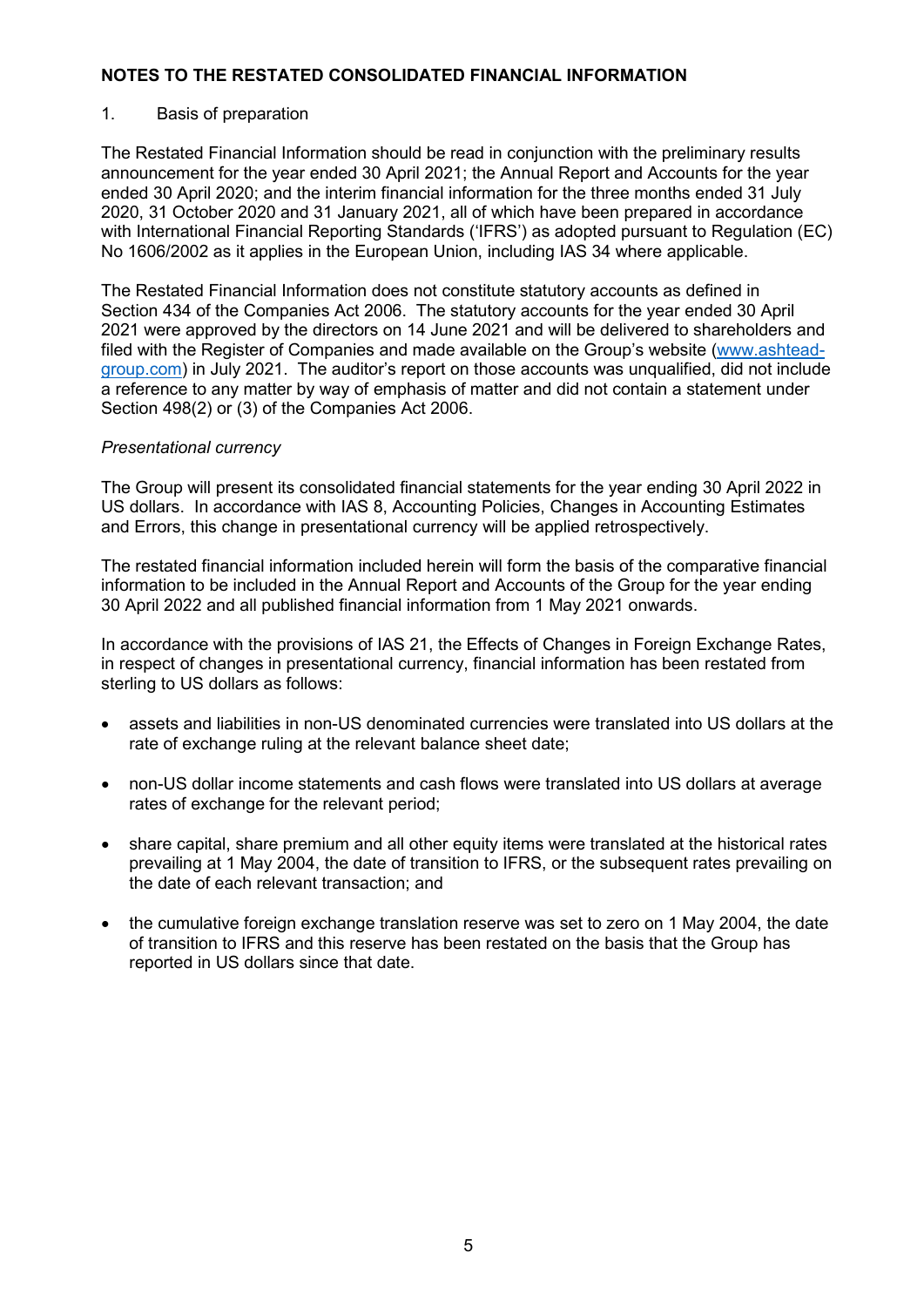### 1. Basis of preparation (continued)

The exchange rates of US dollars to Pound sterling  $(E)$  and Canadian dollar  $(C$)$  used were:

|        |                 | Year ended       |                  |                 | Three months ended |                    |                  |  |
|--------|-----------------|------------------|------------------|-----------------|--------------------|--------------------|------------------|--|
|        |                 | 30 April<br>2021 | 30 April<br>2020 | 31 July<br>2020 | 31 October<br>2020 | 31 January<br>2021 | 30 April<br>2021 |  |
|        | Average         |                  |                  |                 |                    |                    |                  |  |
| $\sim$ | Pound sterling  | 1.32             | 1.27             | 1.25            | 1.30               | 1.34               | 1.39             |  |
|        | Canadian dollar | 0.76             | 0.75             | 0.73            | 0.76               | 0.78               | 0.79             |  |
|        | Period end      |                  |                  |                 |                    |                    |                  |  |
|        | Pound sterling  | 1.38             | 1.26             | 1.31            | 1.29               | 1.37               | 1.38             |  |
|        | Canadian dollar | 0.81             | 0.72             | 0.75            | 0.75               | 0.78               | 0.81             |  |

### 2. Quarterly financial information

#### (a) Income statement

|                               | Three          | Three        | Three      | Three          |                  |
|-------------------------------|----------------|--------------|------------|----------------|------------------|
|                               | months to      | months to    | months to  | months to      | Year to          |
|                               | 31 July        | 31 October   | 31 January | 30 April       | 30 April         |
|                               | 2020           | 2020         | 2021       | 2021           | 2021             |
|                               | \$m            | \$m          | \$m        | \$m\$          | \$m              |
| <b>Revenue</b>                |                |              |            |                |                  |
| Rental revenue                | 1,351.8        | 1,579.1      | 1,448.6    | 1,522.1        | 5,901.6          |
| Sale of new equipment,        |                |              |            |                |                  |
| merchandise and consumables   | 64.5           | 77.7         | 98.2       | 107.3          | 347.7            |
| Sale of used rental equipment | 88.2           | 97.1         | 74.6       | 129.4          | 389.3            |
|                               | 1,504.5        | 1,753.9      | 1,621.4    | 1,758.8        | 6,638.6          |
| <b>Operating costs</b>        |                |              |            |                |                  |
| Staff costs                   | (360.0)        | (369.6)      | (377.7)    | (394.2)        | (1,501.5)        |
| Used rental equipment sold    | (92.1)         | (81.0)       | (71.9)     | (119.4)        | (364.4)          |
| Other operating costs         | (367.3)        | (443.6)      | (445.5)    | <u>(479.5)</u> | (1,735.9)        |
|                               | <u>(819.4)</u> | (894.2)      | (895.1)    | (993.1)        | <u>(3,601.8)</u> |
| <b>EBITDA</b>                 | 685.1          | 859.7        | 726.3      | 765.7          | 3,036.8          |
| Depreciation                  | (354.0)        | (367.2)      | (358.9)    | (377.5)        | (1,457.6)        |
| Amortisation of intangibles   | (19.8)         | (21.0)       | (19.8)     | (20.6)         | (81.2)           |
| <b>Operating profit</b>       | 311.3          | 471.5        | 347.6      | 367.6          | 1,498.0          |
| Interest expense              | (70.7)         | (66.3)       | (63.8)     | (62.1)         | (262.9)          |
| Profit on ordinary activities |                |              |            |                |                  |
| before taxation               | 240.6          | 405.2        | 283.8      | 305.5          | 1,235.1          |
| Taxation                      | (61.2)         | (106.8)      | (67.8)     | (79.2)         | (315.0)          |
| Profit attributable to equity |                |              |            |                |                  |
| holders of the Company        | 179.4          | 298.4        | 216.0      | 226.3          | 920.1            |
| Basic earnings per share      | <u>40.1¢</u>   | <u>66.6¢</u> | 48.2¢      | 50.5¢          | 205.4¢           |
| Diluted earnings per share    | 39.9¢          | 66.4¢        | 48.1¢      | 50.4¢          | 204.8¢           |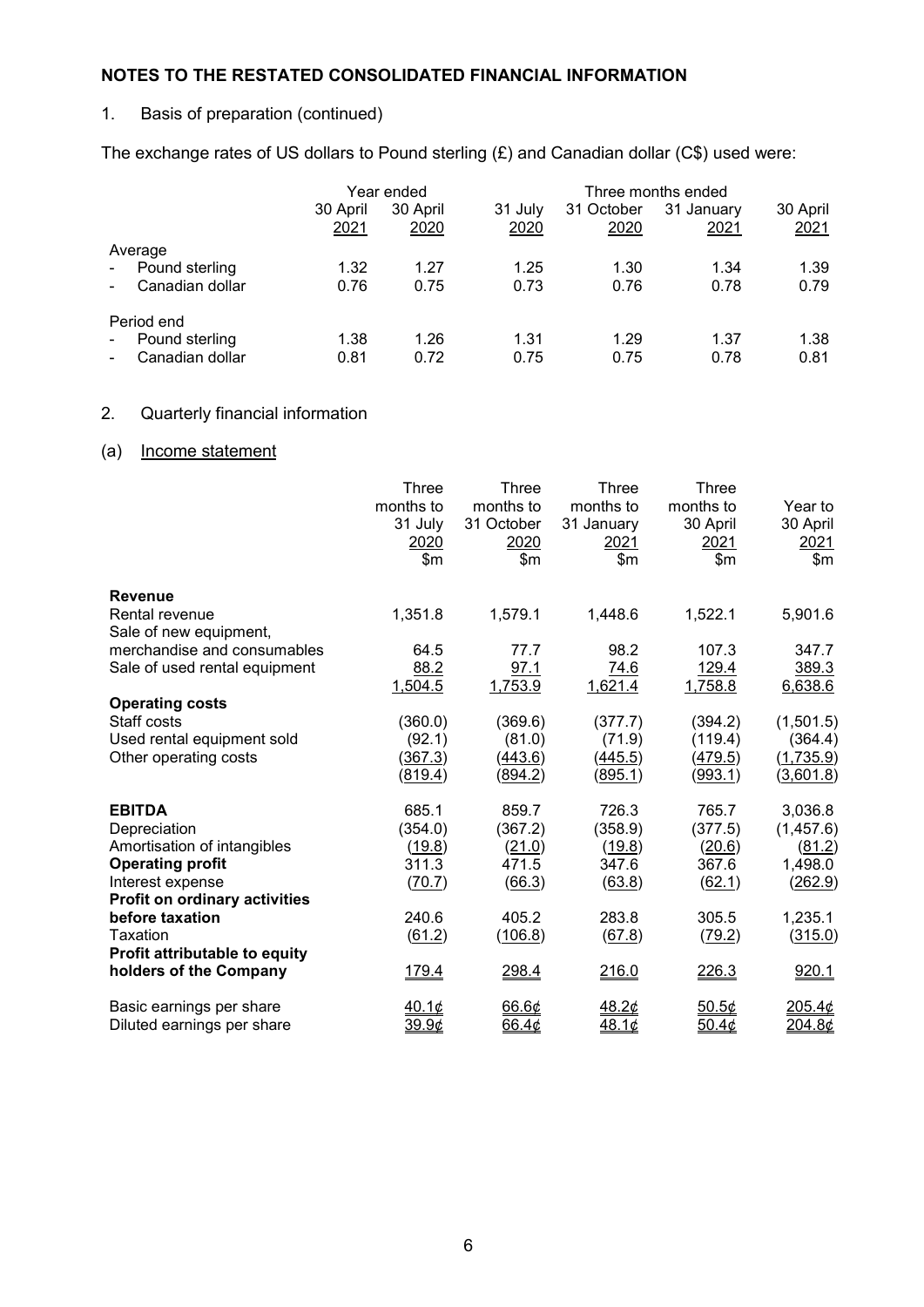## 2. Quarterly financial information (continued)

# (b) Balance sheet

|                                                     | July     | October  | January     | April    |
|-----------------------------------------------------|----------|----------|-------------|----------|
|                                                     | 2020     | 2020     | 2021        | 2021     |
|                                                     | \$m\$    | \$m\$    | \$m\$       | \$m      |
| <b>Current assets</b>                               |          |          |             |          |
| Inventories                                         | 104.7    | 102.5    | 101.1       | 102.2    |
| Trade and other receivables                         | 1,047.4  | 1,164.4  | 1,112.0     | 1,083.7  |
| Current tax asset                                   | 8.8      | 10.7     | 13.9        | 18.4     |
| Cash and cash equivalents                           | 13.0     | 18.2     | 20.2        | 26.6     |
|                                                     | 1,173.9  | 1,295.8  | 1,247.2     | 1,230.9  |
| <b>Non-current assets</b>                           |          |          |             |          |
| Property, plant and equipment                       |          |          |             |          |
| - rental equipment                                  | 7,199.4  | 7,118.9  | 7,011.1     | 6,908.9  |
| - other assets                                      | 878.8    | 860.2    | 866.7       | 867.2    |
|                                                     | 8,078.2  | 7,979.1  | 7,877.8     | 7,776.1  |
| Right-of-use assets                                 | 1,395.5  | 1,400.3  | 1,436.7     | 1,545.9  |
| Goodwill                                            | 1,698.8  | 1,698.5  | 1,714.3     | 1,796.1  |
| Other intangible assets                             | 397.2    | 376.6    | 363.8       | 387.3    |
| Other non-current assets                            |          |          |             | 95.5     |
| Net defined benefit pension plan asset              |          |          |             | 6.2      |
|                                                     | 11,569.7 | 11,454.5 | 11,392.6    | 11,607.1 |
| <b>Total assets</b>                                 | 12,743.6 | 12,750.3 | 12,639.8    | 12,838.0 |
| <b>Current liabilities</b>                          |          |          |             |          |
| Trade and other payables                            | 709.6    | 915.6    | 787.1       | 819.5    |
| Current tax liability                               | 60.7     | 41.8     | 26.7        | 5.7      |
| Lease liabilities                                   | 145.7    | 155.4    | 159.9       | 168.7    |
| Provisions                                          | 59.3     | 49.0     | 44.1        | 54.0     |
|                                                     | 975.3    | 1,161.8  | 1,017.8     | 1,047.9  |
| <b>Non-current liabilities</b>                      |          |          |             |          |
| Lease liabilities                                   | 1,298.4  | 1,310.5  | 1,353.6     | 1,464.6  |
| Long-term borrowings                                | 4,898.2  | 4,630.6  | 4,376.3     | 4,194.0  |
| Provisions                                          | 45.1     | 63.2     | 69.5        | 61.0     |
| Deferred tax liabilities                            | 1,571.7  | 1,532.9  | 1,505.9     | 1,514.2  |
| Other non-current liabilities                       |          |          |             | 30.8     |
| Net defined benefit pension plan liability          | 16.0     | 13.4     | <u>14.6</u> |          |
|                                                     | 7,829.4  | 7,550.6  | 7,319.9     | 7,264.6  |
| <b>Total liabilities</b>                            | 8,804.7  | 8,712.4  | 8,337.7     | 8,312.5  |
| <b>Equity</b>                                       |          |          |             |          |
| Share capital                                       | 82.3     | 81.8     | 81.8        | 81.8     |
| Share premium account                               | 6.5      | 6.5      | 6.5         | 6.5      |
| Capital redemption reserve                          | 19.5     | 20.0     | 20.0        | 20.0     |
| Own shares held by the Company                      | (149.7)  | (66.2)   | (66.2)      | (66.2)   |
| Own shares held by the ESOT                         | (36.7)   | (36.8)   | (36.8)      | (36.8)   |
| Cumulative foreign exchange translation differences | (188.1)  | (195.9)  | (153.0)     | (134.0)  |
| <b>Retained reserves</b>                            | 4,205.1  | 4,228.5  | 4,449.8     | 4,654.2  |
| Equity attributable to equity holders of            |          |          |             |          |
| the Company                                         | 3,938.9  | 4,037.9  | 4,302.1     | 4,525.5  |
| <b>Total liabilities and equity</b>                 | 12,743.6 | 12,750.3 | 12,639.8    | 12,838.0 |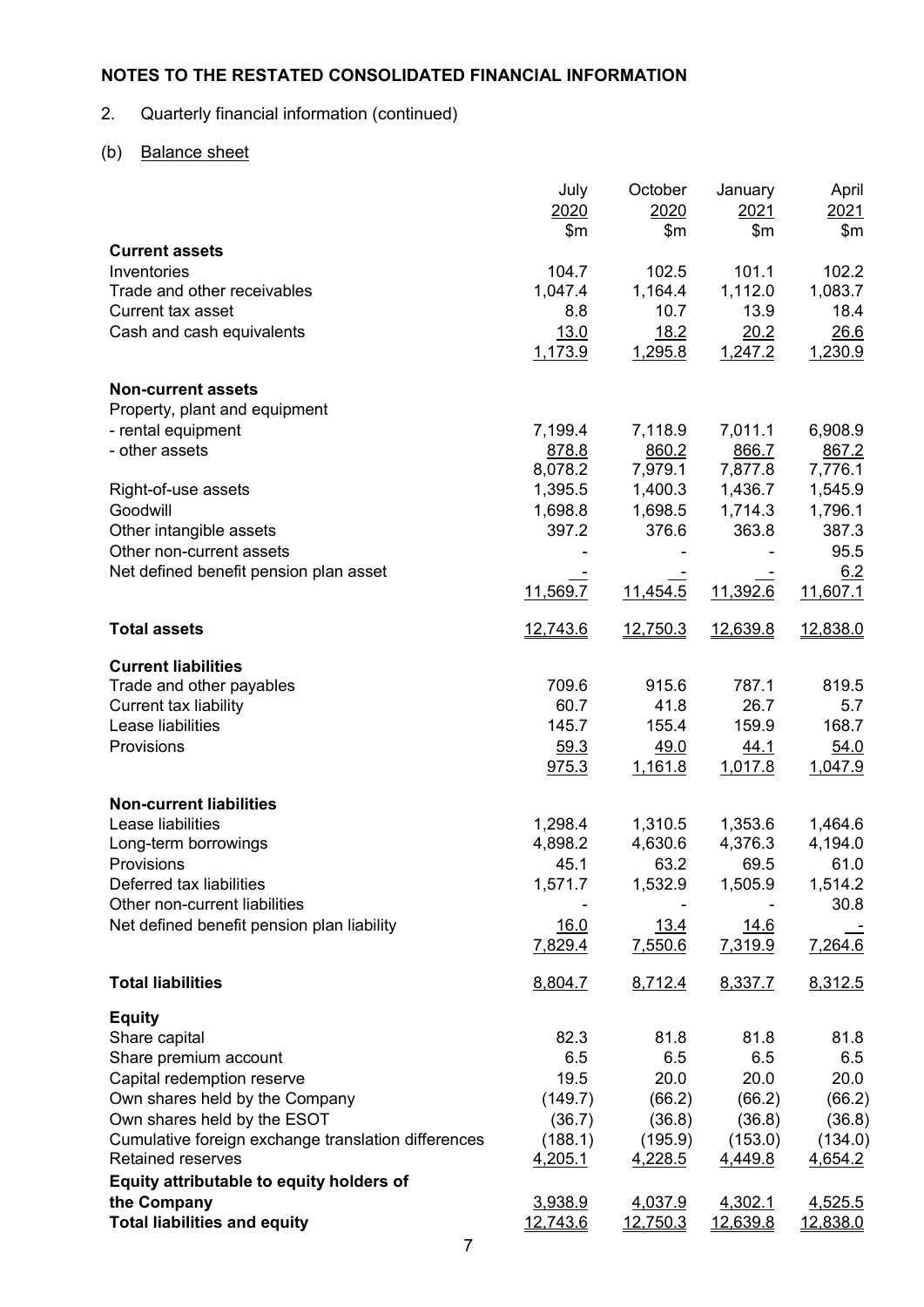## 2. Quarterly financial information (continued)

# (c) Cash flow statement

|                                                       | Three       | <b>Six</b>   | Nine       |            |
|-------------------------------------------------------|-------------|--------------|------------|------------|
|                                                       | months to   | months to    | months to  | Year       |
|                                                       | 31 July     | 31 October   | 31 January | 30 April   |
|                                                       | 2020        | 2020         | 2021       | 2021       |
|                                                       | \$m         | \$m          | \$m\$      | \$m        |
| Cash flows from operating activities                  |             |              |            |            |
| Cash generated from operations before exceptional     |             |              |            |            |
| items and changes in rental equipment                 | 679.3       | 1,513.1      | 2,255.0    | 3,017.0    |
| Payments for rental property, plant and equipment     | (134.2)     | (300.4)      | (602.0)    | (817.0)    |
| Proceeds from disposal of rental property,            |             |              |            |            |
| plant and equipment                                   | 102.2       | <u>190.3</u> | 280.2      | 384.7      |
| Cash generated from operations                        | 647.3       | 1,403.0      | 1,933.2    | 2,584.7    |
| Financing costs paid (net)                            | (59.4)      | (134.3)      | (187.0)    | (254.9)    |
| Tax paid (net)                                        | (9.4)       | (174.9)      | (285.7)    | (387.6)    |
| Net cash generated from operating activities          | 578.5       | 1,093.8      | 1,460.5    | 1,942.2    |
| Cash flows from investing activities                  |             |              |            |            |
| Acquisition of businesses                             | (15.2)      | (17.7)       | (23.7)     | (195.1)    |
| Payments for non-rental property, plant and equipment | (23.5)      | (52.1)       | (95.4)     | (138.3)    |
| Proceeds from disposal of non-rental                  |             |              |            |            |
| property, plant and equipment                         | 3.2         | 7.4          | 12.1       | 18.3       |
| Net cash used in investing activities                 | (35.5)      | (62.4)       | (107.0)    | (315.1)    |
| Cash flows from financing activities                  |             |              |            |            |
| Drawdown of loans                                     |             | 301.4        | 272.5      | 643.4      |
| Redemption of loans                                   | (807.0)     | (1,383.0)    | (1,654.6)  | (2,228.4)  |
| Repayment of principal under lease liabilities        | (11.9)      | (29.9)       | (51.4)     | (73.9)     |
| Dividends paid                                        |             | (191.8)      | (191.8)    | (235.5)    |
| Purchase of own shares by the ESOT                    | (15.3)      | (15.5)       | (15.5)     | (15.5)     |
| Net cash used in financing activities                 | (834.2)     | (1,318.8)    | (1,640.8)  | (1,909.9)  |
|                                                       |             |              |            |            |
| Decrease in cash and cash equivalents                 | (291.2)     | (287.4)      | (287.3)    | (282.8)    |
| Opening cash and cash equivalents                     | 304.4       | 304.4        | 304.4      | 304.4      |
| Effect of exchange rate difference                    | (0.2)       | <u> 1.2</u>  | 3.1        | 5.0        |
| <b>Closing cash and cash equivalents</b>              | <u>13.0</u> | <u>18.2</u>  | 20.2       | 26.6       |
| Reconciliation of net cash flows to net debt          |             |              |            |            |
| Decrease in cash and                                  |             |              |            |            |
| cash equivalents in the period                        | 291.2       | 287.4        | 287.3      | 282.8      |
| Decrease in debt through cash flow                    | (818.9)     | (1, 111.5)   | (1,433.5)  | (1,658.9)  |
| Change in net debt from cash flows                    | (527.7)     | (824.1)      | (1, 146.2) | (1, 376.1) |
| Exchange differences                                  | 45.6        | 48.0         | 102.7      | 129.3      |
| Debt acquired                                         |             |              |            | 25.2       |
| Non-cash movements:                                   |             |              |            |            |
| - deferred costs of debt raising                      | 2.8         | 5.6          | 8.5        | 11.0       |
| - new lease liabilities                               | 44.2        | 84.4         | 140.2      | 246.9      |
| Decrease in net debt in the period                    | (435.1)     | (686.1)      | (894.8)    | (963.7)    |
| Net debt at 1 May 2020                                | 6,764.4     | 6,764.4      | 6,764.4    | 6,764.4    |
| Net debt at end of period                             | 6,329.3     | 6,078.3      | 5,869.6    | 5,800.7    |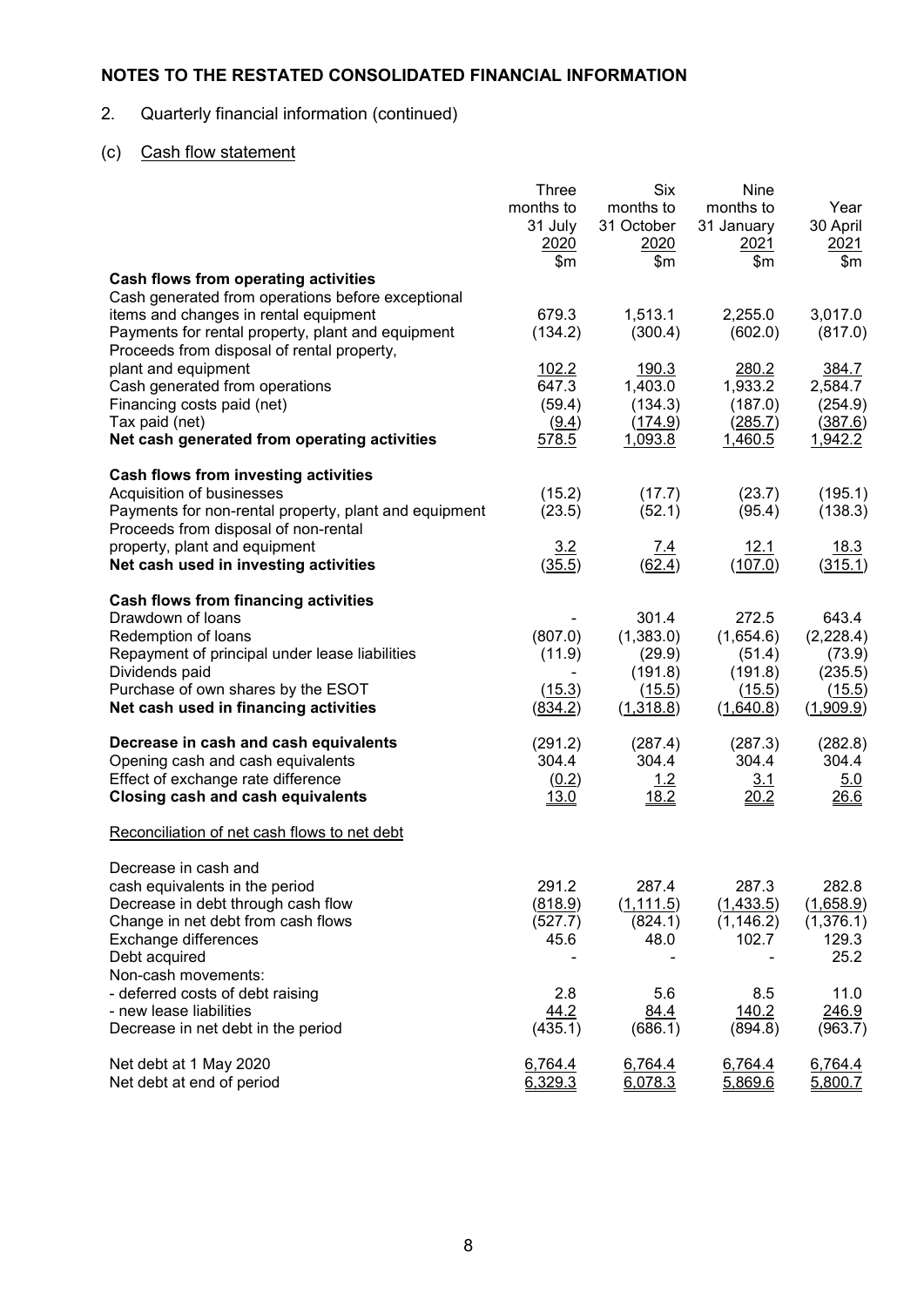## 3. Segmental analysis

# (a) Annual income statement analysis

## **Year to 30 April 2021**

|                                                                                                                                                              |                                                |             |             | Corporate |                                                                    |
|--------------------------------------------------------------------------------------------------------------------------------------------------------------|------------------------------------------------|-------------|-------------|-----------|--------------------------------------------------------------------|
|                                                                                                                                                              | $\underline{\mathsf{U}}\underline{\mathsf{S}}$ | <u>UK</u>   | Canada      | items     | Group                                                              |
|                                                                                                                                                              | \$m                                            | \$m         | \$m         | \$m       | \$m\$                                                              |
| <b>Revenue</b>                                                                                                                                               |                                                |             |             |           |                                                                    |
| Rental revenue                                                                                                                                               | 4,932.7                                        | 635.2       | 333.7       | ۰         | 5,901.6                                                            |
| Sale of new equipment, merchandise                                                                                                                           |                                                |             |             |           |                                                                    |
| and consumables                                                                                                                                              | 152.3                                          | 164.8       | 30.6        |           | 347.7                                                              |
| Sale of used rental equipment                                                                                                                                | 332.5                                          | <u>38.1</u> | <u>18.7</u> |           | 389.3                                                              |
|                                                                                                                                                              | 5,417.5                                        | 838.1       | 383.0       |           | 6,638.6                                                            |
| Operating profit before amortisation<br>Amortisation<br>Interest expense<br>Profit before taxation<br>Taxation<br>Profit attributable to equity shareholders | 1,444.6                                        | 80.4        | 74.8        | (20.6)    | 1,579.2<br>(81.2)<br>(262.9)<br>1,235.1<br>(315.0)<br><u>920.1</u> |

### **Year to 30 April 2020**

|                                                                                                                                                                                          |                       |                                  |                        | Corporate      |                                                                                     |
|------------------------------------------------------------------------------------------------------------------------------------------------------------------------------------------|-----------------------|----------------------------------|------------------------|----------------|-------------------------------------------------------------------------------------|
|                                                                                                                                                                                          | $rac{\text{US}}{\$m}$ | $\underline{\mathsf{UK}}$<br>\$m | Canada<br>$\mathsf{m}$ | items<br>\$m   | Group<br>\$m\$                                                                      |
| <b>Revenue</b>                                                                                                                                                                           |                       |                                  |                        |                |                                                                                     |
| <b>Rental revenue</b>                                                                                                                                                                    | 5,046.1               | 516.3                            | 270.3                  | $\blacksquare$ | 5,832.7                                                                             |
| Sale of new equipment, merchandise                                                                                                                                                       |                       |                                  |                        |                |                                                                                     |
| and consumables                                                                                                                                                                          | 167.8                 | 38.4                             | 26.8                   |                | 233.0                                                                               |
| Sale of used rental equipment                                                                                                                                                            | 276.0                 | <u>39.4</u>                      | <u>17.8</u>            |                | 333.2                                                                               |
|                                                                                                                                                                                          | 5,489.9               | 594.1                            | 314.9                  |                | 6,398.9                                                                             |
| Operating profit before amortisation<br>Amortisation<br>Interest expense<br><b>Exceptional items</b><br>Profit before taxation<br>Taxation<br>Profit attributable to equity shareholders | 1,560.0               | 46.1                             | 40.8                   | (19.5)         | 1,627.4<br>(78.1)<br>(284.2)<br><u>(21.1)</u><br>1,244.0<br><u>(307.7)</u><br>936.3 |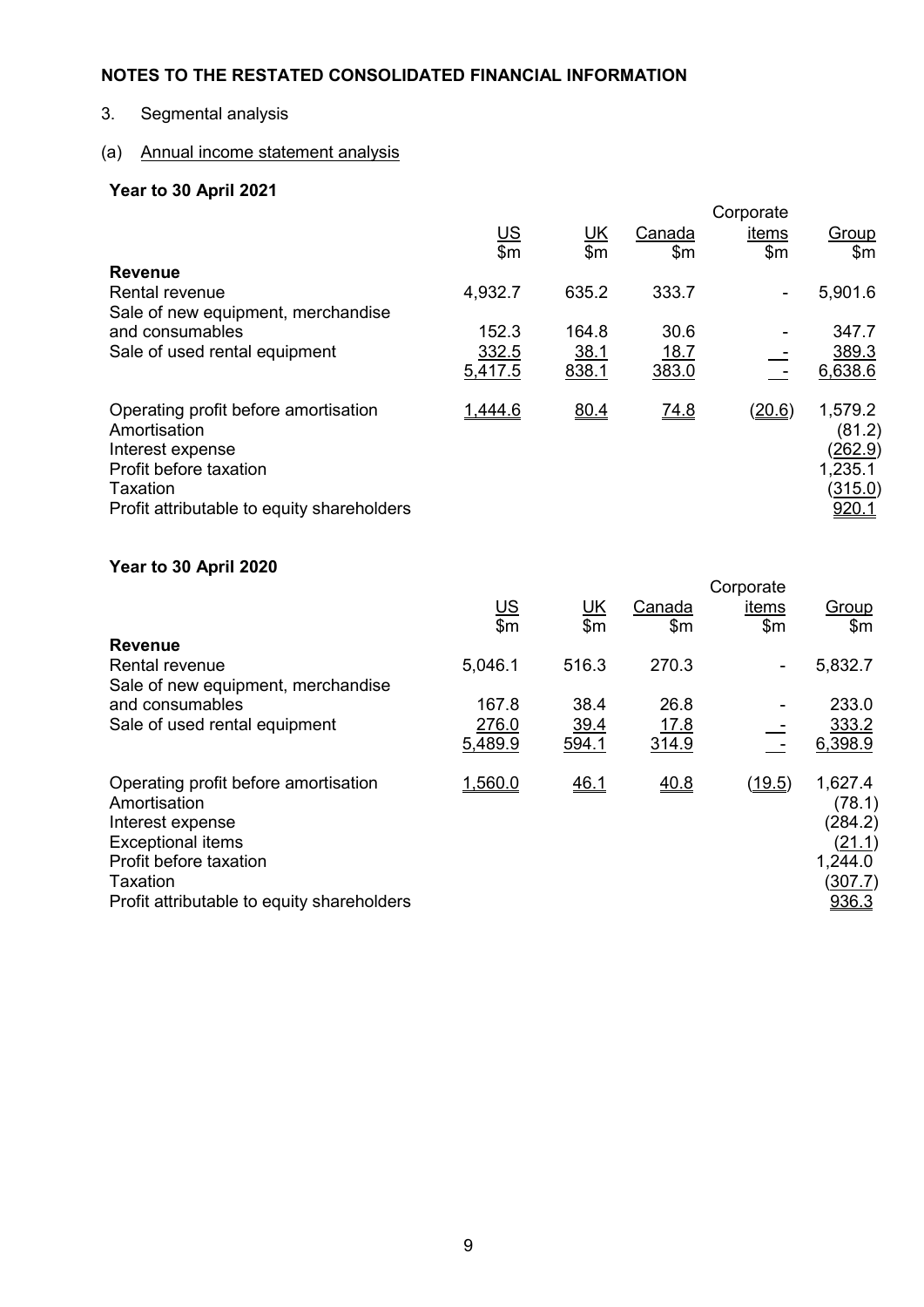3. Segmental analysis (continued)

## (b) Quarterly income statement analysis

## **Three months to 31 July 2020**

|                                                                                                                                                              |                       |                  |                        | Corporate                |                                                              |
|--------------------------------------------------------------------------------------------------------------------------------------------------------------|-----------------------|------------------|------------------------|--------------------------|--------------------------------------------------------------|
|                                                                                                                                                              | $rac{\text{US}}{\$m}$ | <u>UК</u><br>\$m | Canada<br>$\mathsf{m}$ | items<br>$\mathsf{m}$    | Group<br>$\mathsf{m}$                                        |
| <b>Revenue</b>                                                                                                                                               |                       |                  |                        |                          |                                                              |
| Rental revenue                                                                                                                                               | 1,174.1               | 123.6            | 54.1                   | $\overline{\phantom{a}}$ | 1,351.8                                                      |
| Sale of new equipment, merchandise                                                                                                                           |                       |                  |                        |                          |                                                              |
| and consumables                                                                                                                                              | 36.5                  | 20.4             | 7.6                    |                          | 64.5                                                         |
| Sale of used rental equipment                                                                                                                                | 73.5                  | <u> 10.3</u>     | <u>4.4</u>             |                          | 88.2                                                         |
|                                                                                                                                                              | 1,284.1               | 154.3            | 66.1                   |                          | 1,504.5                                                      |
| Operating profit before amortisation<br>Amortisation<br>Interest expense<br>Profit before taxation<br>Taxation<br>Profit attributable to equity shareholders | 324.1                 | 10.4             |                        | (3.4)                    | 331.1<br>(19.8)<br><u>(70.7)</u><br>240.6<br>(61.2)<br>179.4 |

### **Three months to 31 October 2020**

|                                                                                                                |                       |              |                | Corporate |                                                             |
|----------------------------------------------------------------------------------------------------------------|-----------------------|--------------|----------------|-----------|-------------------------------------------------------------|
|                                                                                                                | $rac{\text{US}}{\$m}$ | <u>UК</u>    | Canada         | items     | Group                                                       |
| <b>Revenue</b>                                                                                                 |                       | \$m\$        | $\mathsf{S}$ m | \$m       | \$m\$                                                       |
|                                                                                                                |                       |              |                |           |                                                             |
| <b>Rental revenue</b>                                                                                          | 1,341.1               | 152.2        | 85.8           | ۰         | 1,579.1                                                     |
| Sale of new equipment, merchandise                                                                             |                       |              |                |           |                                                             |
| and consumables                                                                                                | 37.9                  | 31.1         | 8.7            |           | 77.7                                                        |
| Sale of used rental equipment                                                                                  | 83.8                  | <u> 10.2</u> | <u>3.1</u>     |           | 97.1                                                        |
|                                                                                                                | 1,462.8               | 193.5        | 97.6           |           | 1,753.9                                                     |
|                                                                                                                |                       |              |                |           |                                                             |
| Operating profit before amortisation<br>Amortisation<br>Interest expense<br>Profit before taxation<br>Taxation | <u>457.5</u>          | 15.1         | 24.7           | (4.8)     | 492.5<br>(21.0)<br><u>(66.3)</u><br>405.2<br><u>(106.8)</u> |
| Profit attributable to equity shareholders                                                                     |                       |              |                |           | <u> 298.4</u>                                               |
|                                                                                                                |                       |              |                |           |                                                             |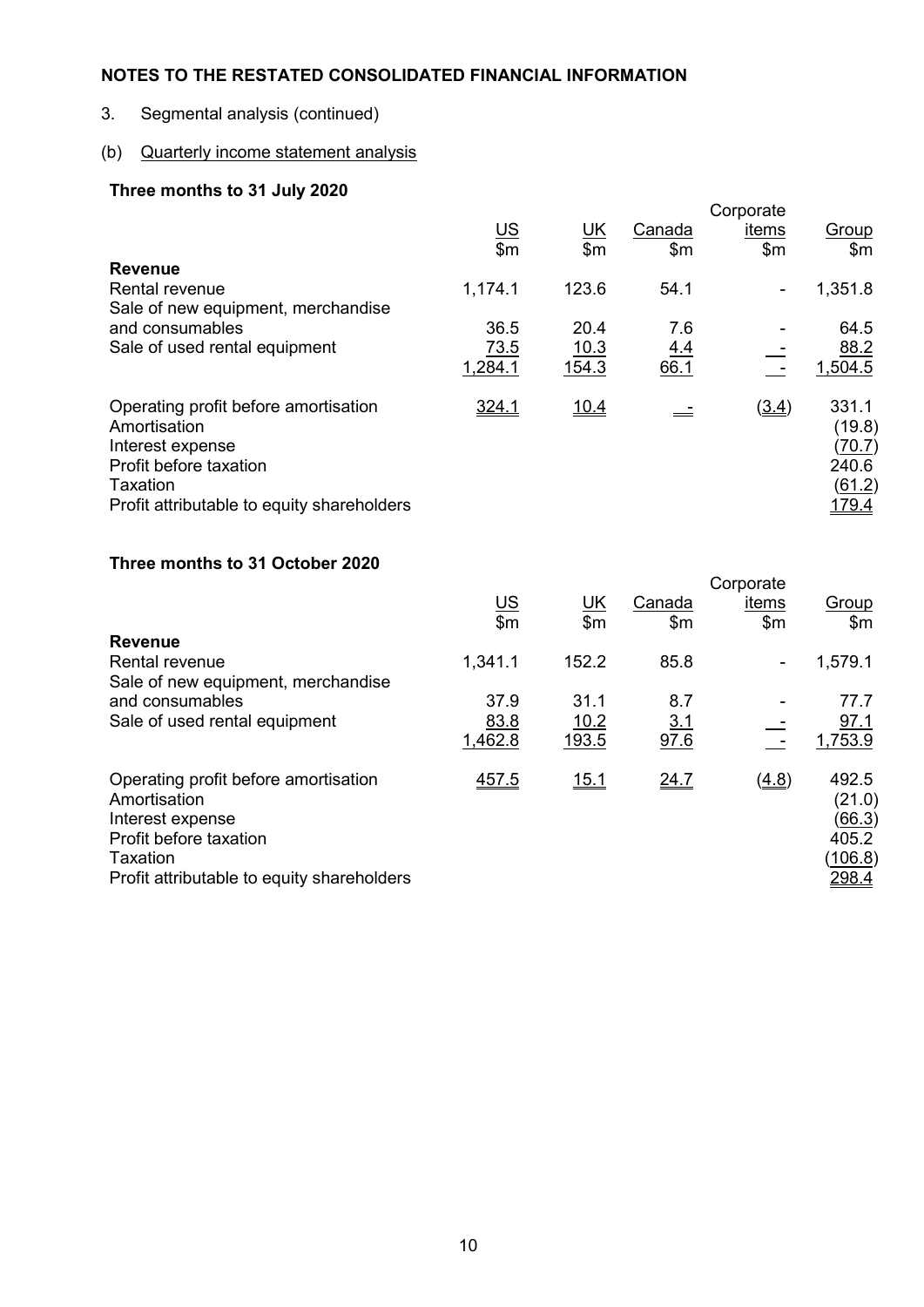3. Segmental analysis (continued)

### (b) Quarterly income statement analysis (continued)

## **Three months to 31 January 2021**

|         |                       |                  | Corporate                |                                                                     |
|---------|-----------------------|------------------|--------------------------|---------------------------------------------------------------------|
|         |                       | Canada           | items                    | Group                                                               |
|         | \$m                   | $\mathsf{m}$     | \$m                      | \$m\$                                                               |
|         |                       |                  |                          |                                                                     |
| 1,187.5 | 167.2                 | 93.9             | $\overline{\phantom{a}}$ | 1,448.6                                                             |
|         |                       |                  |                          |                                                                     |
| 38.6    | 52.9                  | 6.7              |                          | 98.2                                                                |
| 61.2    |                       |                  |                          | <u>74.6</u>                                                         |
| 1,287.3 | 228.7                 | 105.4            |                          | 1,621.4                                                             |
| 323.8   | <u>24.9</u>           | 23.5             | (4.8)                    | 367.4<br>(19.8)<br><u>(63.8)</u><br>283.8<br><u>(67.8)</u><br>216.0 |
|         | $rac{\text{US}}{\$m}$ | <u>UK</u><br>8.6 | 4.8                      |                                                                     |

### **Three months to 30 April 2021**

|                                                                                                                                                                 |                       |           |              | Corporate |                                                                             |
|-----------------------------------------------------------------------------------------------------------------------------------------------------------------|-----------------------|-----------|--------------|-----------|-----------------------------------------------------------------------------|
|                                                                                                                                                                 | $rac{\text{US}}{\$m}$ | <u>UK</u> | Canada       | items     | Group                                                                       |
|                                                                                                                                                                 |                       | \$m       | $\mathsf{m}$ | \$m       | \$m\$                                                                       |
| <b>Revenue</b>                                                                                                                                                  |                       |           |              |           |                                                                             |
| <b>Rental revenue</b>                                                                                                                                           | 1,230.0               | 192.2     | 99.9         | ۰         | 1,522.1                                                                     |
| Sale of new equipment, merchandise                                                                                                                              |                       |           |              |           |                                                                             |
| and consumables                                                                                                                                                 | 39.3                  | 60.4      | 7.6          |           | 107.3                                                                       |
| Sale of used rental equipment                                                                                                                                   | 114.0                 | 9.0       | 6.4          |           | <u>129.4</u>                                                                |
|                                                                                                                                                                 | 1,383.3               | 261.6     | 113.9        |           | 1,758.8                                                                     |
| Operating profit before amortisation<br>Amortisation<br>Net financing costs<br>Profit before taxation<br>Taxation<br>Profit attributable to equity shareholders | 339.2                 | 30.0      | 26.6         | (2.6)     | 388.2<br>(20.6)<br><u>(62.1)</u><br>305.5<br><u>(79.2)</u><br><u> 226.3</u> |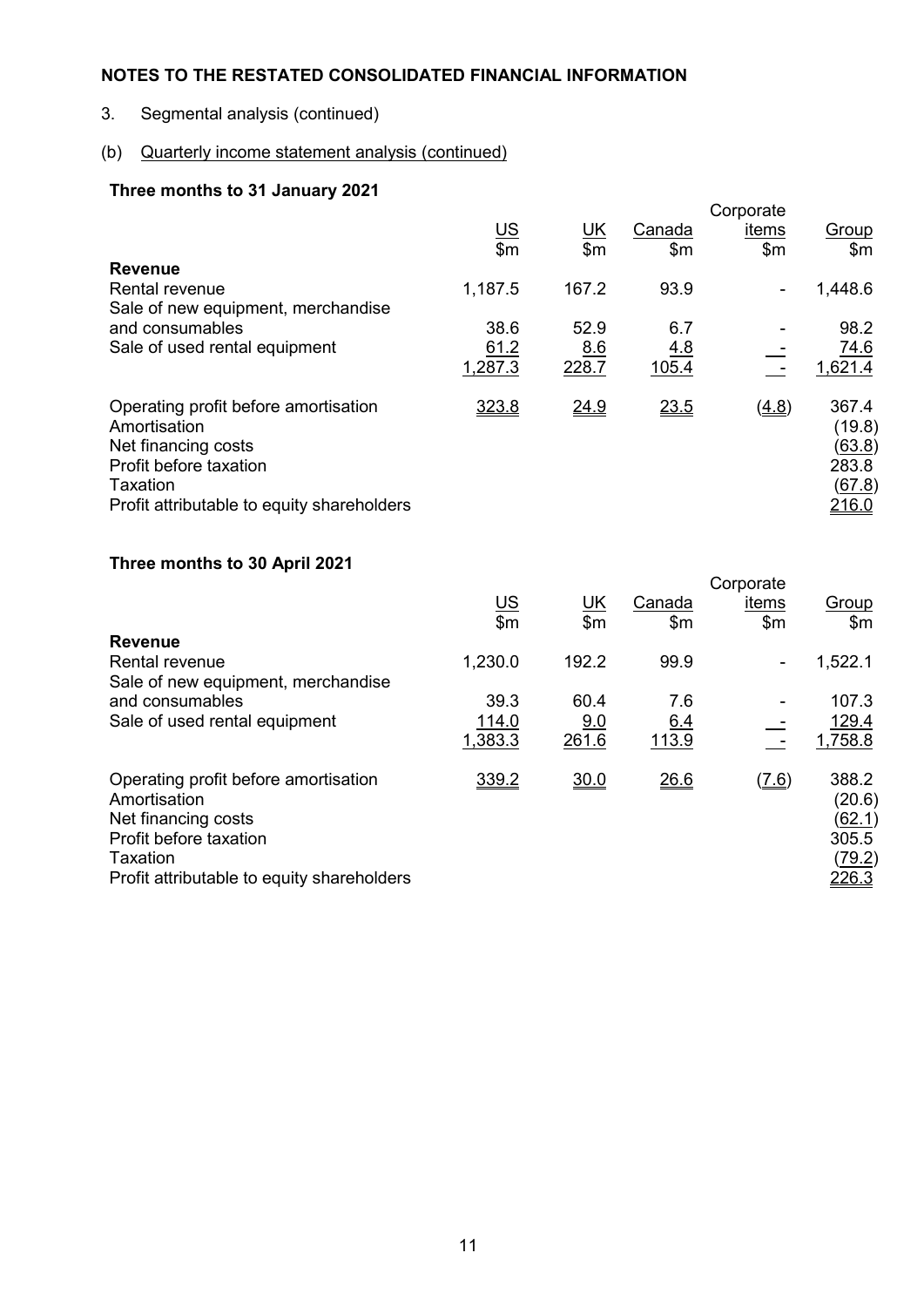# 3. Segmental analysis (continued)

# (c) Segmental asset analysis

|                                                                                               | $\underline{\mathsf{US}}$<br>\$m | UK<br>\$m | Canada<br>$\mathsf{m}$ | Corporate<br><u>items</u><br>\$m | Group<br>\$m\$                        |
|-----------------------------------------------------------------------------------------------|----------------------------------|-----------|------------------------|----------------------------------|---------------------------------------|
| At 30 April 2021<br>Segment assets<br>Cash<br><b>Taxation assets</b><br><b>Total assets</b>   | 10,384.3                         | 1,208.7   | 1,141.0                | 59.0                             | 12,793.0<br>26.6<br>18.4<br>12,838.0  |
| At 31 January 2021<br>Segment assets<br>Cash<br><b>Taxation assets</b><br><b>Total assets</b> | 10,338.1                         | 1,185.7   | 1,071.2                | 10.7                             | 12,605.7<br>20.2<br>13.9<br>12,639.8  |
| At 31 October 2020<br>Segment assets<br>Cash<br><b>Taxation assets</b><br><b>Total assets</b> | 10,615.9                         | 1,085.1   | 1,011.7                | <u>8.7</u>                       | 12,721.4<br>18.2<br>10.7<br>12,750.3  |
| At 31 July 2020<br>Segment assets<br>Cash<br><b>Taxation assets</b><br><b>Total assets</b>    | 10,623.2                         | 1,091.3   | 998.2                  | <u>9.1</u>                       | 12,721.8<br>13.0<br>8.8<br>12,743.6   |
| At 30 April 2020<br>Segment assets<br>Cash<br><b>Taxation assets</b><br><b>Total assets</b>   | 10,897.0                         | 1,053.4   | 979.2                  | 9.2                              | 12,938.8<br>304.4<br>41.3<br>13,284.5 |